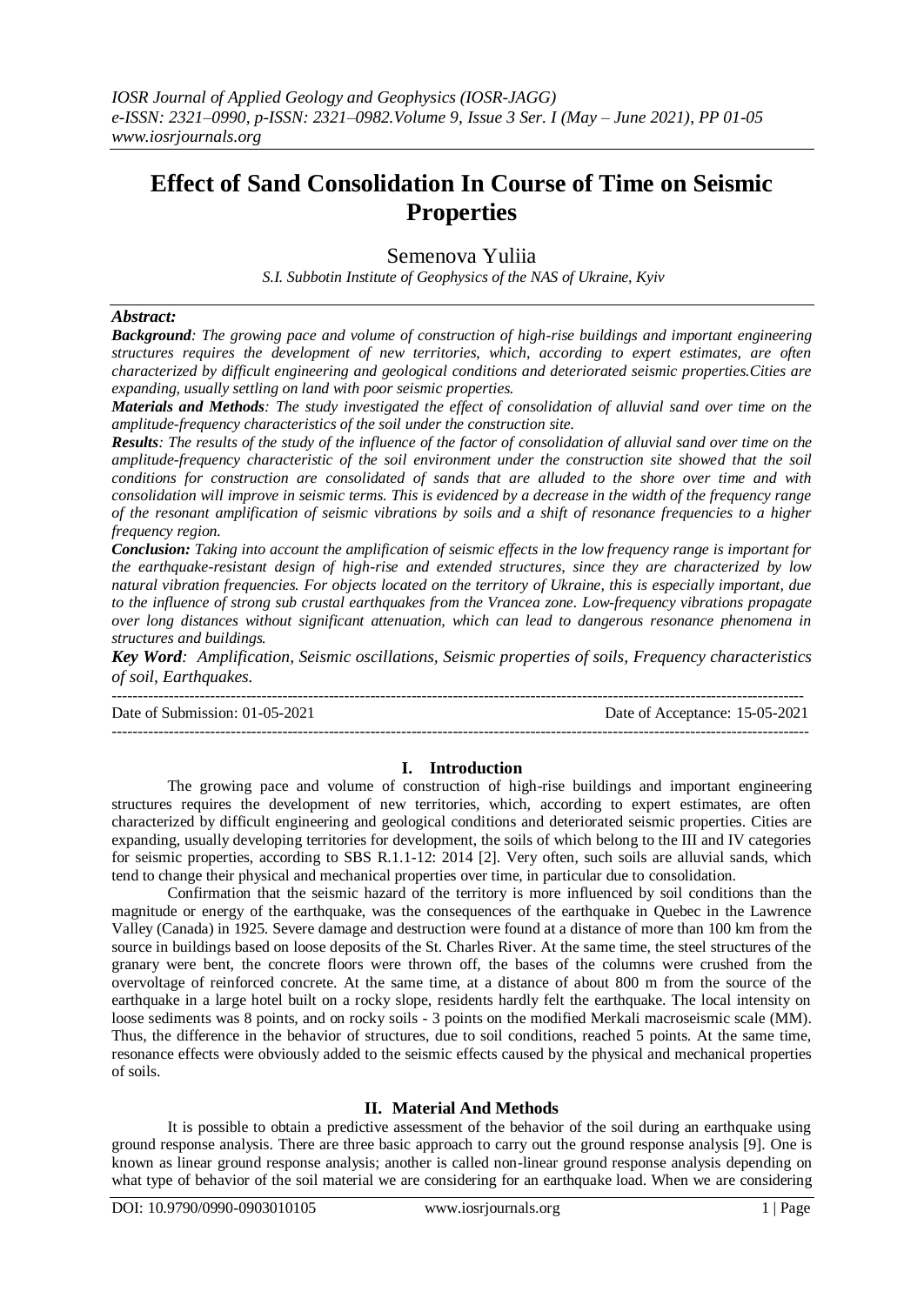the shear stress versus shear strain relationship of the material linear, we call it - linear ground response analysis. When we are considering it as non-linear we call it as non-linear ground response analysis.

Within non-linear there are two cases one is equivalent linear, another is absolutely non-linear.

In an equivalent linear approach, soil behavior is approximated as a Kelvin-Voigt solid. The shear stress-shear strain relationship is expressed as:

$$
\tau = G\,\gamma + \eta\,\frac{\partial\,\gamma}{\partial\,t}\,,
$$

where τ- shear stress,  $G$  – shear modulus,  $γ$  - shear strain and  $η$  – viscosity, t - time. Then the equation of motion for a viscoelastic medium has the next form:

$$
\rho \frac{\partial^2 u}{\partial t^2} = G \frac{\partial^2 u}{\partial z^2} + \eta \frac{\partial^3 u}{\partial z^2 \partial t}
$$

where  $\rho$  - density, u=u (t, z) – horizontal displacement, z - depth below the ground surface.

The algorithm in the original program SHAKE [14] is based on the continuous solution to the wave equation [8; 10], which was adapted for transient motions using the Fast Fourier Transform techniques. To date, this algorithm is used by the programs Proshake [12], EERA [1], DEEPSOIL [6], etc. An equivalent linear procedure is used to account for the nonlinearity of the soil using an iterative procedure to obtain values for shear modulus and damping ratio that are compatible with the strain induced in each sublayer.

In non-linear analysis, the following dynamic equation of motion is solved:

$$
[M] {\{ii\}} + [C] {\{ii\}} + [K] {\{u\}} = -[M] {\{I\}} {iig (t),
$$

where [M] - matrix of mass,  $[C]$  – matrix of damping,  $[K]$  - matrix of stiffness,  $\{ii\}$  - acceleration vector, - velocity vector,  $-\text{displacement vector}, \{I\}$  - unit vector,  $\mathcal{U}_g(t)$  - input accelerogram.

The equation is solved numerically at each time step using a time integration method. The mass,

stiffness and damping matrices are updated at each time increment to incorporate non-linearity of the soil.

Most currently available nonlinear ground response analysis computer programs characterize the stressstrain behavior of the soil by cyclic stress-strain models:

• Ramberg-Osgood model - CHARSOIL [16];

- Iwan model –N0NLI3 [7];
- Martin-Davidenkov model MASH [11];
- Hyperbolic model ТАRА [4];
- Hardin-Drnevich-Cundall-Pyke (HDCP) TESS1 [13];
- Iwan Mroz (IM model) NERA [1];
- Modification on the hyperbolic model DeepSoil [5].

When constructing a computational seismic geological model for mathematical modeling of the effect of the soil strata on seismic effects, data on tectonics, lithology, boundary geometry, and physical-mechanical and non-linear soil properties of the site should be taken into account. On the other hand, calculations are limited by the capabilities of computational algorithms. In each case, it is necessary to find the optimal relationship between the complexity of the computational model of the geological environment and the capabilities of computational algorithms for calculating the movement of soil particles in complex models of the environment during earthquakes.

#### **III. Result**

The study investigated the effect of consolidation of alluvial sand over time on the amplitude-frequency characteristics of the soil under the construction site.

It is known that the lowest values of the velocities of propagation of longitudinal and transverse waves are observed in freshly washed sands (<0.5 years), which have practically no structural connectivity or in some of them this connectivity is weak. In such soils, the shear wave velocity Vs, as a rule, does not exceed 150 m/s. Over time, alluvial soils are compacted, structural bonds grow and strengthen in them, as a result of which seismic wave velocities increase significantly. This is confirmed by experiments that were carried out earlier at other sites (see Table 1) [2]. The phenomenon of an increase in the speed of elastic waves in such soils is explained by their consolidation and strengthening over time (siliceous bonds are formed between sand particles and clay layers, which depend on the reclamation technology), which was confirmed by the results of soil experiments with static loads in vertical and horizontal planes and sounding [ 2].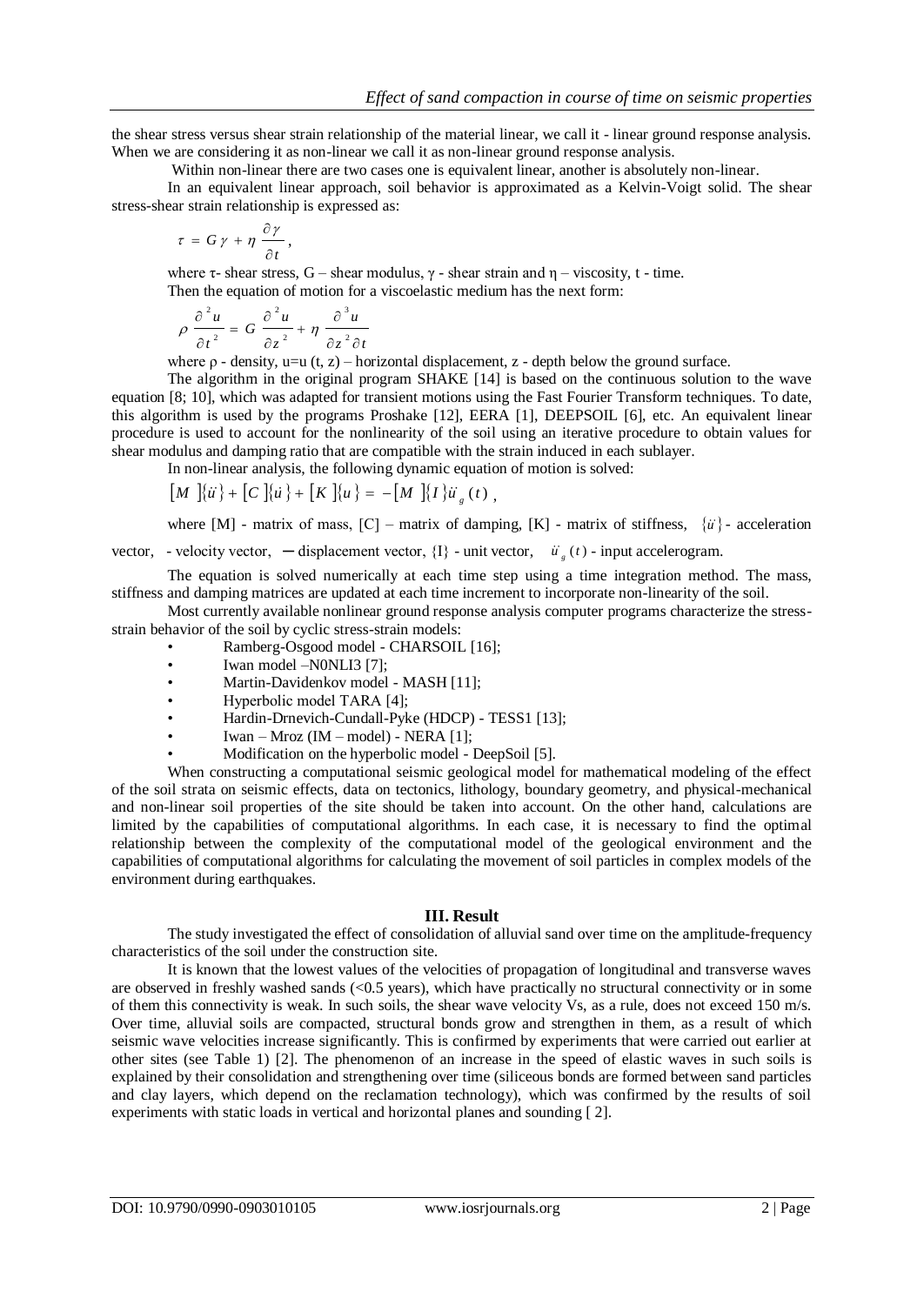| $-$ 0.0 $-$ 0.0 $-$ 0.0 $-$ 0.0 $-$ 0.0 $-$ 0.0 $-$ 0.0 $-$ 0.0 $-$ 0.0 $-$ 0.0 $-$ 0.0 $-$ 0.0 $-$ 0.0 $-$ 0.0 $-$ 0.0 $-$ 0.0 $-$ 0.0 $-$ 0.0 $-$ 0.0 $-$ 0.0 $-$ 0.0 $-$ 0.0 $-$ 0.0 $-$ 0.0 $-$ 0.0 $-$ 0.0 $-$ 0.0 $-$ 0 |             |             |           |  |  |  |  |  |
|-------------------------------------------------------------------------------------------------------------------------------------------------------------------------------------------------------------------------------|-------------|-------------|-----------|--|--|--|--|--|
| How long ago sand was                                                                                                                                                                                                         | $V_p$ , m/s | $V_s$ , m/s | $E$ , MPa |  |  |  |  |  |
| washed ashore, time                                                                                                                                                                                                           |             |             |           |  |  |  |  |  |
| 2 months                                                                                                                                                                                                                      | 250         | 140         | $10-12$   |  |  |  |  |  |
| 5 months                                                                                                                                                                                                                      | 320         | 190         | 25-28     |  |  |  |  |  |
| 10 years                                                                                                                                                                                                                      | 450         | 260         | 30-35     |  |  |  |  |  |
| 25 years                                                                                                                                                                                                                      | 700         | 430         |           |  |  |  |  |  |

**Table no 1:** The velocities of body waves in alluvial sands

Table 1 shows how the velocity of P and S waves changes in sand consolidated with time.

At the first stage of the study, the available values of the shear wave velocities in the sands, which make up the soil model under the construction site (at 30 Bereznyakovskaya St. in the Dnieper district of Kyiv), were listed for the velocity value for sands that were washed ashore for 10 years and 25 years. The calculated values are shown in Table 2.

| Table no 2: Change in shear waves over time in the interval of 10 and 25 years for the construction site on the |
|-----------------------------------------------------------------------------------------------------------------|
| street Bereznyakovskaya, 30 in the Dnieper district of Kiev                                                     |

| N <sub>S</sub> | Lithological composition                                                                           | Depth interval H, m | The velocities of shear waves Vs, m/s |                |                |
|----------------|----------------------------------------------------------------------------------------------------|---------------------|---------------------------------------|----------------|----------------|
|                |                                                                                                    |                     | Research time<br>(2020)               | After 10 years | After 25 years |
|                | Fill soil: fine-grained sand,<br>caked, slightly moist with<br>admixtures of construction<br>waste | $0 - 0.8$           | 180                                   | 335            | 553            |
| 2              | Alluvium soil: fine-grained<br>sand, slightly moist, medium<br>density and dense                   | $0,8-5,0$           | 260                                   | 484            | 798            |
| 3              | Fine sand and silty sand,<br>medium density and dense, with<br>lenses of plastic sandy loam        | 5,0-27,2            | 240                                   | 446            | 736            |
| 4              | Glauconite sand, fine, dense,<br>water-saturated with interlayers<br>of plastic sandy loam         | 27,2-46             | 350                                   | 651            | 1075           |
| 5              | Sandstone, siliceous marl                                                                          | 46-66               | 340                                   | 340            | 340            |
| 6              | Kaolinite sand is water-<br>saturated                                                              | 66-86               | 520                                   | 520            | 520            |
| $\overline{7}$ | Limestone, marl                                                                                    | 86-180              | 650                                   | 650            | 650            |
| 8              | Clay                                                                                               | 180-240             | 920                                   | 920            | 920            |
| 9              | Sand, sandstone, siltstone                                                                         | 240-295             | 1300                                  | 1300           | 1300           |
| $\overline{0}$ | Granite, diorite                                                                                   | $295 - \infty$      | 2800                                  | 2800           | 2800           |

Using the calculated velocities, new predictive soil models were built under the construction site at the address: st. Bereznyakovskaya, 30 in the Dnieper district of Kiev, which will reflect the seismic properties of soils in 10 and 25 years. Using the modified parameters of the models as a result of temporal changes (after 10 and 25 years), the frequency characteristics of the soil were calculated. The calculated frequency characteristics are presented in Figure 1. In the calculations, the software product PROSHAKE [12] and the method of equivalent linear modeling of soil response to seismic impacts [3,9] were used, since in most cases it is its application in the conditions of Ukraine that is most justified [14]. The input data were computational models of the soil strata.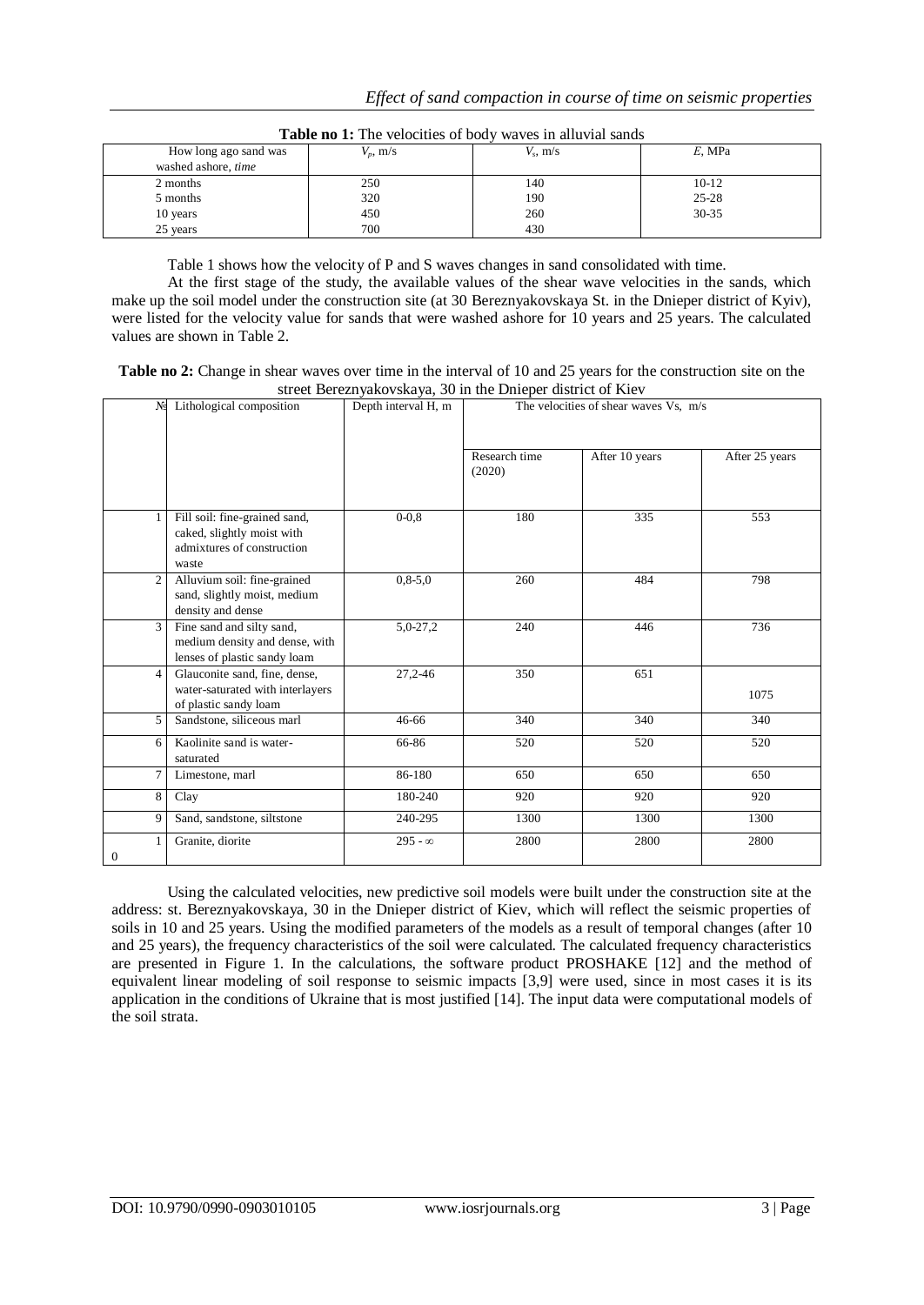

**Figure no 2:** Frequency characteristics of the soil compiled by sands: a) at the time of research (2020); b) taking into account the consolidation of sands after 25 years; c) taking into account the compaction of sands after 10 years.

Figure 1 shows that the frequency characteristics of soils composed of alluvial sands of different compaction are different in all three cases. In the frequency characteristics of predicted seismic soil models (after 10 and 25 years), compiled by compacted sands, the amplification factors of seismic vibrations increase, but the width of the frequency range of the first maximum decreases significantly. There is also a slight shift of the resonant frequencies to the high-frequency region. Therefore, in general, it can be argued that for the investigated site, the soil conditions for construction will improve seismically over time.

Piled up sands of soil under the construction site on the street. Bereznyakovskaya, 30 in the Dnieper district of Kiev - today, according to Table 5.1 SBS R.1.1-12: 2014 [2], belongs to the soils of the III category in terms of seismic properties.

The ratio of the velocity of longitudinal and transverse waves is an important characteristic of the material (lithological) composition, type and physical condition of the soil. As follows from Table 5.1 of SBS R.1.1-12: 2014, the magnitude of the body wave velocity is an important indicator on which the seismic properties of soils depend. If we assume that the seismic properties of soils are determined by the magnitude of the velocity of volumetric (longitudinal and transverse) waves, then, as can be seen from Table. 2, after 25 years, the soil under the construction site on the street. Bereznyakovskaya, 30 in the Dnieper district of Kiev can be attributed to the soils of the II category in terms of seismic properties.

Figure 1 also shows that with the deterioration of the seismic properties of soils, the amplification of the vibration amplitude decreases. That is, the maximum vibration amplitude of dense soil will exceed the maximum vibration amplitude of loose soil. While, according to the experience of macroseismic studies, it is known that on loose soils, there is great damage to buildings. This is explained by the fact that under the action of seismic vibrations, the soil can change its properties. Some of the contacts between soil particles break, as a result of which the strength of the soil is noticeably reduced and, accordingly, buildings on such soils can settle, bend, and the like. With sufficiently strong seismic effects, such soils can even be thinned out, that is, the bonds between soil particles are completely lost. These phenomena are described in the nonlinear theory of the propagation of seismic vibrations in models with nonlinear soil properties. In soils of categories III and IV, according to seismic properties, changes in the parameters of the shear modulus and absorption coefficient can be sharper than in soils of I and II categories. A decrease in the amplification factor of vibrations in soils with weak seismic properties, in comparison with soils of category II in terms of seismic properties or rocky soils, at